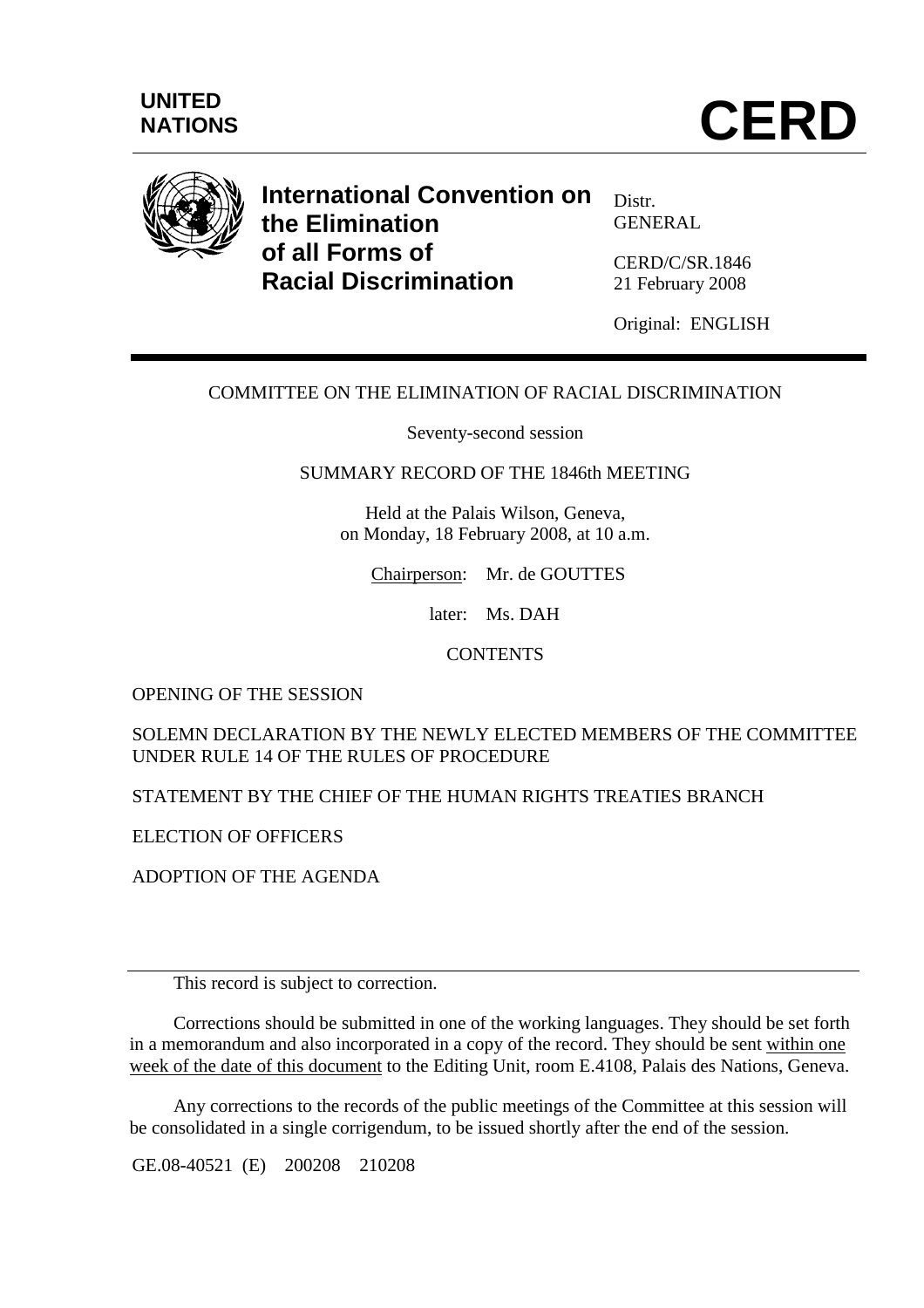### The meeting was called to order at 10.25 a.m.

#### OPENING OF THE SESSION

1. The CHAIRPERSON declared open the seventy-second session of the Committee on the Elimination of Racial Discrimination. He welcomed Mr. Salama, Chief of the Human Rights Treaties Branch, and invited him to take the floor.

SOLEMN DECLARATION BY THE NEWLY ELECTED MEMBERS OF THE COMMITTEE UNDER RULE 14 OF THE RULES OF PROCEDURE (item 1 of the provisional agenda)

2. Mr. SALAMA (Chief, Human Rights Treaties Branch) invited the following members to read out the solemn declaration contained in the annotations to item 1 of the provisional agenda (CERD/C/72/1): Mr. Lahiri, Mr. Avtonomov, Mr. Cali Tzay, Ms. Dah, Mr. Diaconu, Mr. Huang Yong'an, Mr. Murillo Martínez, Mr. Peter and Mr. Prosper.

## STATEMENT BY THE CHIEF OF THE HUMAN RIGHTS TREATIES BRANCH

3. Mr. SALAMA (Chief, Human Rights Treaties Branch), reviewing developments since the Committee's previous session, said that the Committee had been the first treaty body to adopt revised reporting guidelines for a core document geared specifically to its mandate, and had been followed by the Committee on the Elimination of Discrimination against Women. That important achievement helped to alleviate the burden on States parties and to harmonize treaty bodies' approach to monitoring State compliance in pursuit of the overall aim of ensuring the cohesive and transparent operation of the system.

4. The Human Rights Council, at its sixth session, had completed its work on institution-building, the most important outcome being resolution 5/1 which set out the modalities, principles and objectives of the Universal Periodic Review (UPR). The UPR mechanism was based on three documents: a compilation of findings and recommendations by all treaty bodies, special procedures and other relevant United Nations bodies, currently being prepared by the Office of the High Commissioner for Human Rights (OHCHR); a report containing the views of relevant stakeholders, in particular national human rights institutions and non-governmental organizations (NGOs); and a report by the Member State itself. The aim was that the UPR should create a clearer, panoramic picture of the human rights situation in each Member State.

5. The Council had also selected the States that would be considered first, the overall aim being to review 48 Member States each year and to cover all Member States over a four-year cycle. The biggest challenge of the UPR was to ensure that it did not duplicate the treaty-body process. Although the Member States and OHCHR were making every effort to prevent duplication and to ensure that the UPR provided added value, the main lessons would be learned from observing how the institutional reformulation that had taken place would function in practice.

6. The Committee had been closely involved in the follow-up to the World Conference against Racism, Racial Discrimination, Xenophobia and Related Intolerance, and effective implementation of the Durban Declaration and Programme of Action; the Intergovernmental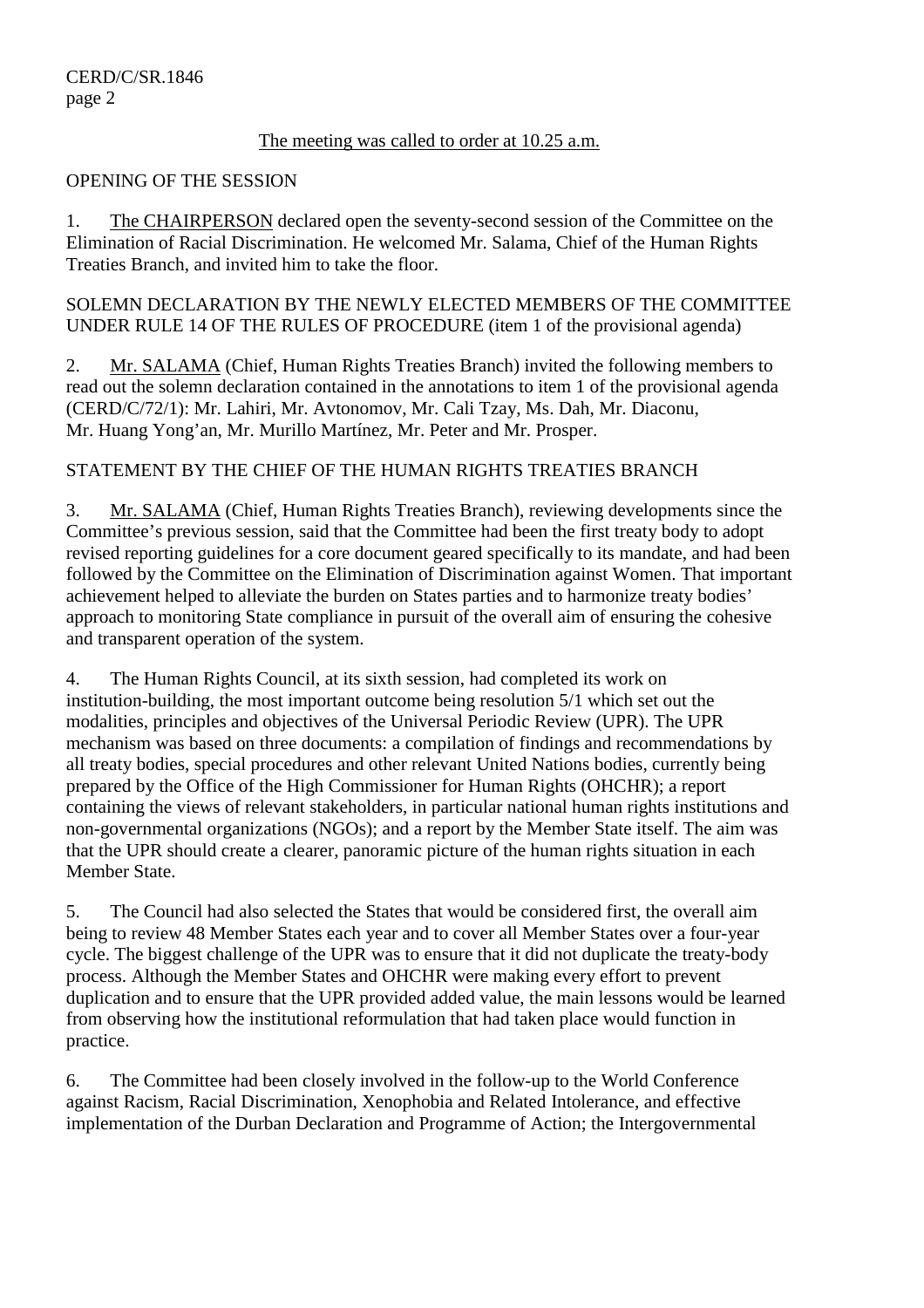Working Group on the Effective Implementation of the Durban Declaration and Programme of Action had invited States to consider the Committee's recommendations contained in the study on complementary standards and ways to improve Committee procedures.

7. At the organizational session of the Preparatory Committee for the Durban Review Conference, to be held in 2009, the decision had been taken to circulate a questionnaire in preparation for its substantive session in April 2008. CERD's input would be especially important, and the questionnaire would be distributed to members at the current session. Regional conferences would be held leading up to the final Preparatory Committee session in October 2008.

8. The adoption by the General Assembly of the United Nations Declaration on the Rights of Indigenous Peoples on 13 September 2007, after two decades of negotiations among Member States and indigenous peoples all over the world, was a step forward in consolidating the international human rights system and affected some 370 million indigenous people. Since the issue was of great interest to the Committee, he trusted that it would examine ways of contributing to the effective realization of the Declaration.

9. Challenges persisted in the task of increasing the visibility of the treaty-body system and promoting implementation and follow-up. OHCHR was ensuring that regular training workshops were held on the work of treaty bodies, covering reporting and implementation. Three such workshops had been held in Ethiopia and one in Thailand; they had included training on the International Convention on the Elimination of All Forms of Racial Discrimination (ICERD) and on the Committee's new reporting guidelines, and had led to progress by those countries in drafting the relevant documents.

10. He pledged the full support and commitment of OHCHR to the Committee in its work at the present session and in the future.

11. Mr. THORNBERRY asked if any mechanism had been envisaged to follow up the adoption of the Declaration on the Rights of Indigenous Peoples.

12. Mr. KJAERUM, recalling that in the past the High Commissioner had welcomed Committee members at the opening of each session, wondered if the fact that she had not done so for a long time indicated a lack of interest in the Committee's work and in entering into dialogue with the Committee. The High Commissioner's absence coincided with a decrease in OHCHR support for the treaty bodies' work, which had occurred despite the fact that Heads of State and Government had decided at the 2005 World Summit in New York to double the OHCHR budget, and despite the fact that supporting treaty bodies constituted a core OHCHR function. While the Committee might not have agreed with the High Commissioner on how to go about achieving a unified, single treaty body, it had understood the reasons underlying the proposal to establish such a body and agreed with her concerns on such issues as treaty bodies' inefficiency and their lack of recognition on the ground. The Committee had therefore taken a number of measures in order to meet the challenge, such as establishing follow-up procedures and urgent-action procedures, and to increase its relevance to the end-users of the concluding observations, i.e. States parties, national institutions and NGOs. However, when such efforts were not sufficiently backed by OHCHR, there was a risk of undermining the entire system. He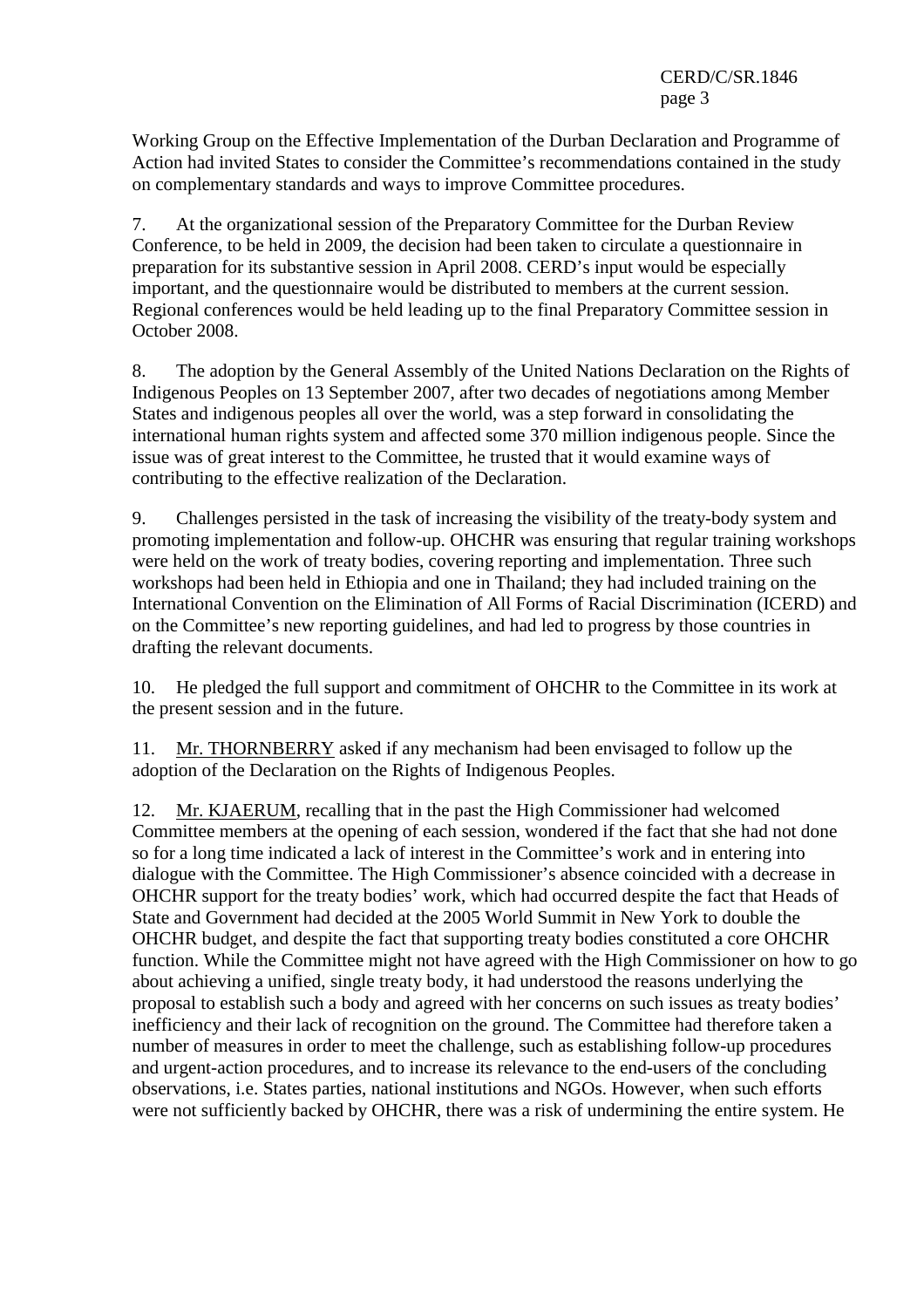therefore wanted to know what to expect from the High Commissioner in the future, and whether the Committee should reduce the tempo of its activities while OHCHR sorted out its priorities.

13. Mr. DIACONU said that he welcomed the adoption by the General Assembly of the Declaration on the Rights of Indigenous Peoples. With regard to the assistance provided by OHCHR to States parties that had difficulty complying with their reporting obligations due to a lack of means, it might be useful to consider assisting such States on a group, rather than an individual, basis. Since many of the States concerned were small island nations in the Pacific and Caribbean regions, a team could be sent to a central location in each region to assist with preparing reports for one or even several treaty bodies. Work might also be done in New York with the permanent representatives of those States. It was important for OHCHR to consider those and other ways of better attending to States parties that required assistance in preparing their periodic reports.

14. Mr. LAHIRI requested clarification of exactly how the UPR mechanism would assess the human rights situation in countries that had not signed any of the core human rights treaties and therefore had no direct responsibilities under those instruments, except for those emanating from the Universal Declaration of Human Rights.

15. Mr. LINDGREN ALVES said that, although it seemed logical for the Committee's input to be considered highly important in preparations for the Durban Review Conference, such had not been the case with regard to the World Conference against Racism, Racial Discrimination, Xenophobia and Related Intolerance. In fact, no document issued by the Committee had been circulated at the World Conference. He welcomed the fact that there would be several regional preparatory meetings prior to the Review Conference, which would offer a valuable opportunity for the Committee to contribute. He wished to know whether, in the light of preparations for the Review Conference, the proposal to establish a unified standing treaty body, which most treaty bodies had opposed, was still under consideration and whether the criticism that there were lacunae in the Convention was still being raised. That criticism was attributable to ignorance of the Committee's work, given that the Committee regularly remedied any lacuna in the text of the Convention through the adoption of general recommendations.

16. Mr. MURILLO MARTÍNEZ asked whether the Committee had been assigned a specific role with regard to preparatory meetings for the Review Conference, the Conference itself or its follow-up.

17. Mr. CALI TZAY wished to know what mechanism would be used to implement the Declaration on the Rights of Indigenous Peoples and what approach would be taken by the United Nations as a whole in terms of follow-up to the Declaration and policy guidelines.

18. The CHAIRPERSON commended the entire Committee secretariat for its exceptional efforts in recent years to meet the needs and expectations of the High Commissioner and States parties in improving and rationalizing the Committee's working methods. Regrettably, that did not alter the fact that the Committee needed additional resources to carry out its work.

19. Mr. SALAMA (Chief, Human Rights Treaties Branch) said that a new mechanism for the implementation of the Declaration on the Rights of Indigenous Peoples, composed of a committee of experts, would begin its work in October 2008. Its mandate would be to conduct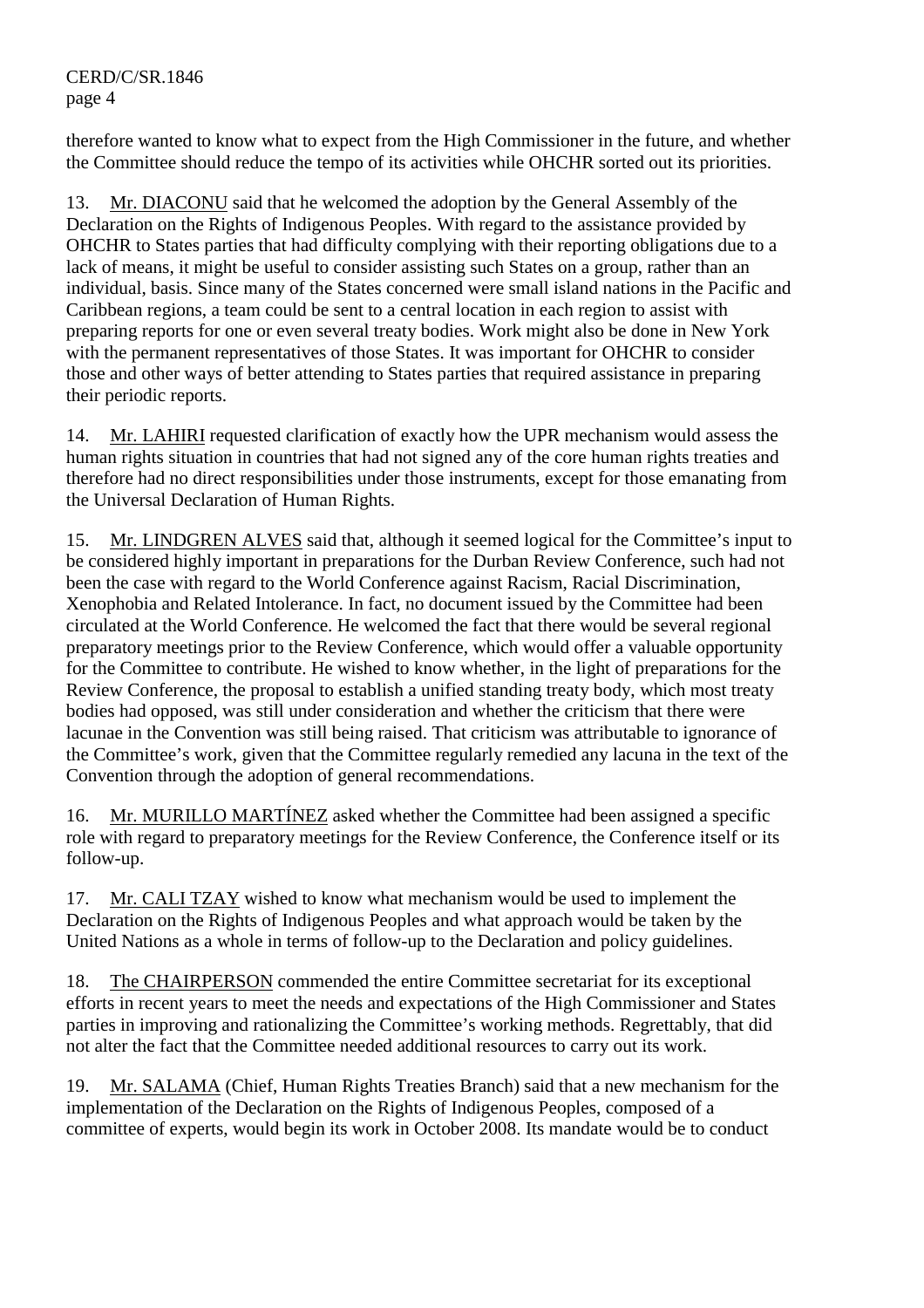thematic studies, on the basis of which it would generate suggestions and recommendations to the Human Rights Council. The fact that the Declaration had been the outcome of two decades of difficult discussions and political controversy meant that its mere existence was already an achievement. Nevertheless, the usefulness of that achievement would depend on the means used to ensure implementation and follow-up. Because the Declaration could be considered as a sort of "soft law" managed by a committee of experts, the brunt of the responsibility for implementing it would fall on the relevant treaty bodies and special rapporteurs, who would deal with departures from it in the context of their own internal procedures.

20. One of the reasons for the perceived inadequacy of OHCHR support for the Committee was that, owing to the budgetary processes of the United Nations, requests by Member States to broaden the mandates of the treaty bodies were not always accompanied by the corresponding budgetary and secretariat support. Thus, despite the desirability of the expansion of the Committee's work to include such activities as the drafting of general recommendations and follow-up to the implementation of its recommendations, budgetary constraints were such that the necessary increase in OHCHR support had not been forthcoming.

21. Another explanation was that OHCHR's workload in the past year had been unusually demanding, given that it had had to deal with both the dissolution of the Commission on Human Rights and the establishment of the Human Rights Council, along with all the difficulties entailed by the restructuring of the Council's constituent institutions, principal among which were the UPR mechanism and the special procedures mechanisms. Among the efforts undertaken to remedy the shortcomings noted during the turbulent phase of last year's institution-building exercise, the Human Rights Treaties Branch had been established as a separate entity from the Human Rights Council Branch.

22. Although consideration had been given to the idea of a unified standing treaty body, the latter was not the only possible means of achieving the reform objectives of rationalization and harmonization, as evidenced by the expanded core document, which had already been implemented in several countries. Nevertheless, because such reforms had coincided with the establishment of the Human Rights Council and the introduction of the UPR mechanism, all the attention, in terms of political interest and resources, had focused on those developments. That did not mean that the existing core functions should be neglected, although there was no denying the fact that the end result had been a failure to increase the level of support to match the Committee's expanded functions. Despite that failure, it was important to consider additional support from OHCHR in terms of not only quantitative budgetary increases, but also the qualitative approaches that might be adopted to compensate for the lack of resources.

23. Currently, OHCHR was working on a new capacity-building strategy that would address both reporting to treaty bodies and the follow-up to their recommendations. Given that the main generators of requests for capacity-building and action to monitor compliance were the treaty bodies and OHCHR field offices, discussions would be held with both groups in order to develop the strategy further. The main idea was to accomplish more with fewer resources and to ensure that activities such as training were sustainable. Priority would be given to countries that had adopted the expanded core document and treaty-specific targeted reports, and also to those that had set up inter-ministerial structures for both reporting and follow-up. The rationale was that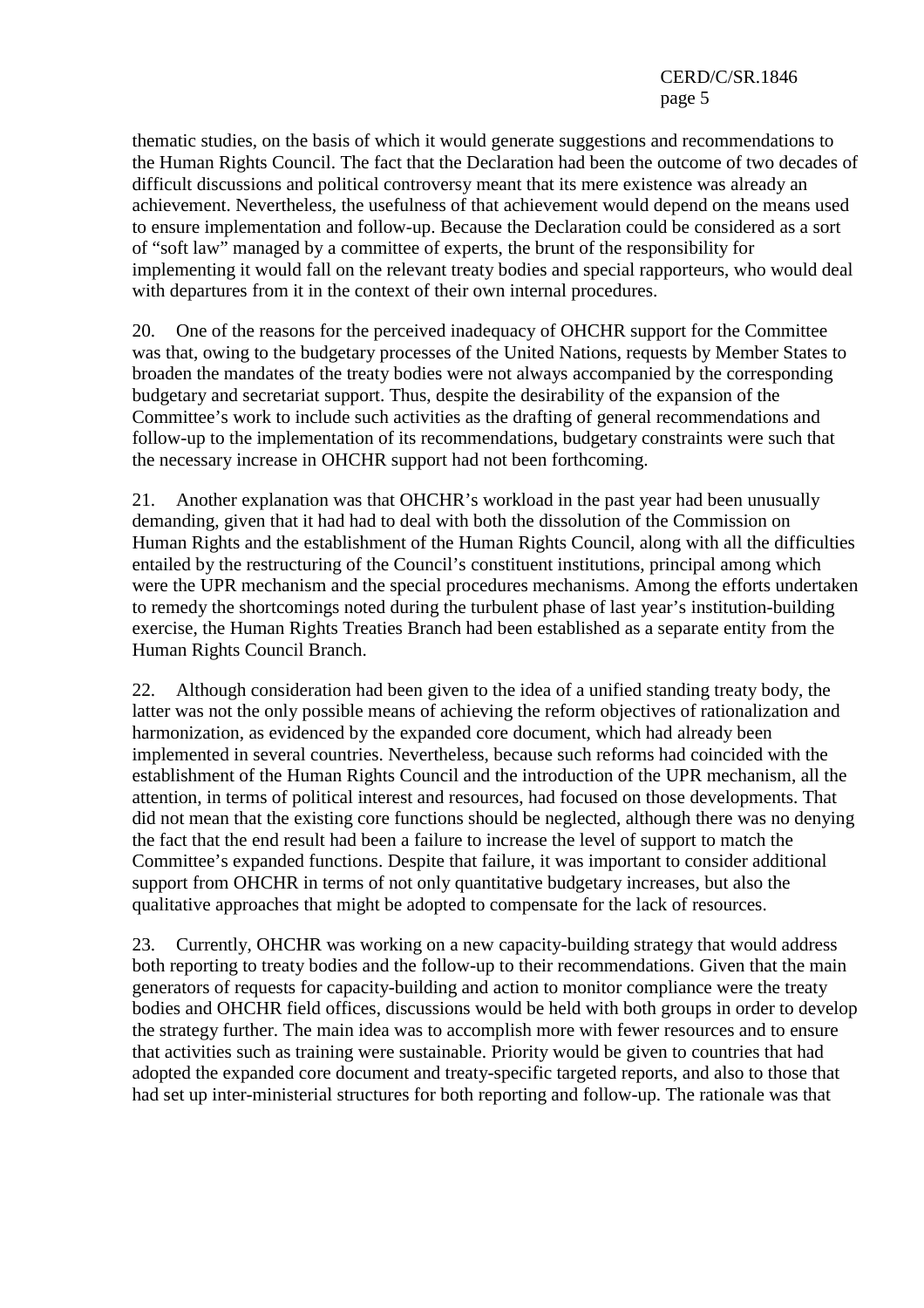technical support for the preparation of a periodic report was not in itself sufficient if a country did not subsequently establish the requisite internal structures and capacities to meet its reporting obligations in an independent fashion.

24. Responding to Mr. Kjaerum's question on how to approach the UPR, he said that the Committee should maintain the momentum of its work. It should continue its efforts to find more common interpretative ground by drafting general recommendations, and to expand the scope of its implementation follow-up exercises.

25. The High Commissioner's absence from the present meeting in no way indicated a lack of interest in the Committee's work. She fully supported his current interaction with the Committee on her behalf, and she counted on the Committee's input in future activities and in the treaty body reform process. It was important to note that the possibility of establishing a unified standing treaty body did not negate other options.

26. Under the UPR, the standard recommendation for countries that had not ratified the Convention would be that they should do so. That would doubtless lead to a significant increase in ratifications and the withdrawal of many reservations. It would, however, highlight the fact that the treaty body system was unduly burdensome in its current form. Nonetheless, no new mechanism would be introduced at the expense of the pivotal role of the existing treaty bodies.

27. The Committee had an important role to play in follow-up activities to the Durban Declaration and Programme of Action, and its replies to the questionnaire to be circulated at the current session would be of value to the review process. Member States' calls for additional funding would be unsubstantiated unless they could prove that they already fulfilled the existing standards and complied with current follow-up mechanisms. The perceived lacunae in the Convention should be filled through the various thematic inputs.

28. Mr. LINDGREN ALVES suggested that the secretariat should include the Committee's positions regarding those lacunae and the unified treaty body in its proposals for adoption by Member States.

29. Mr. KJAERUM observed that, given there had been expansion in field activities, that was clearly the current priority. Funding was being directed to those activities rather than to core functions in Geneva, such as those of the treaty bodies and the Human Rights Council.

30. Mr. ABOUL-NASR asked whether steps were being taken to encourage the media to participate in the work of the treaty bodies. There was a need to increase public awareness of the treaty bodies' work in order to ensure proper follow-up.

31. Mr. SALAMA (Chief, Human Rights Treaties Branch) said that visibility was among the issues currently facing several treaty bodies, such as the Human Rights Committee, which had reflected on its media policy at its previous session. He advised the Committee to focus on bringing its findings to the attention of stakeholders on the ground, such as Governments and civil society. One potential positive effect of the UPR was that it would guarantee that the national preparation process for the review would be highly visible. The review guidelines clearly required large-scale national consultation to evaluate the implementation stage and the challenges met in dealing with the different treaty bodies.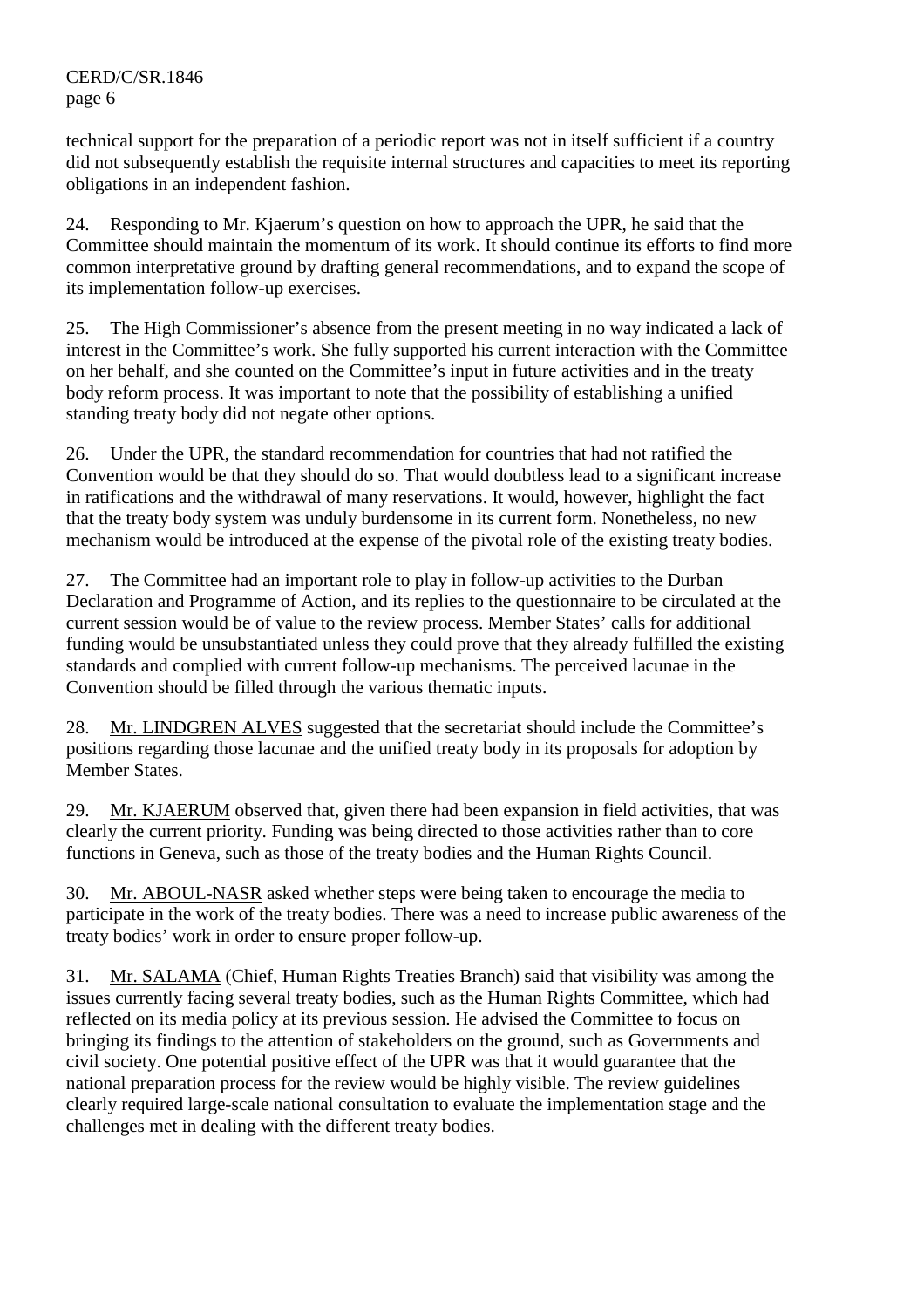32. On the issue of funding, expansion in the field was necessary in order to give practical effect to the work of the treaty bodies; they were the main reservoir of legitimacy, enshrined as it was in internationally-binding legal instruments.

33. Mr. AMIR welcomed the comments and suggestions made by the Chief of the Human Rights Treaties Branch. He stressed, however, that it was important to go beyond a purely juridical approach to human rights issues and ensure, in the name of justice, that practical steps were taken to meet the needs of those who still suffered the effects of racial discrimination in their daily lives, for example minority groups in Guatemala, or the aborigines of Australia, to whom the Government of Australia had only recently apologized for the discrimination they had suffered in the past. He agreed with Mr. Aboul-Nasr that too little progress had been made and said that the major media must be used to increase awareness of the need to eliminate all forms of racial discrimination. To that end, every provision of human rights treaties, including the Convention, must certainly be implemented, but treaty bodies, including CERD, must be seen to be an effective tool not only for juridical conformity with relevant international instruments, but also for concrete progress towards the elimination of all racial discrimination in practice.

34. The CHAIRPERSON thanked the Chief of the Human Rights Treaties Branch for his clear and informative comments and for promoting a frank and useful dialogue with the Committee.

35. Mr. SALAMA (Chief, Human Rights Treaties Branch) said that he looked forward to continued dialogue with the Committee. The invitation issued to the Chairpersons of the human rights treaty bodies to address the General Assembly would provide an opportunity to go beyond a juridical approach to human rights questions and to share pressing concerns directly with Member States. While treaty bodies must continue to comment on the implementation and interpretation of international instruments, they could also help identify priority areas for Member States. In addition, given that NGOs and national human rights mechanisms were the natural allies of the treaty bodies in ensuring implementation of the relevant instruments, he suggested closer coordination with the National Institutions Unit within OHCHR.

ELECTION OF OFFICERS (item 2 of the provisional agenda)

36. The CHAIRPERSON said he had been informed that there were two candidates from the African Group for the office of Chairperson: Mr. Amir and Ms. Dah. He invited Committee members to proceed to the vote.

37. A secret ballot was held.

38. Ms. Dah was elected Chairperson by 12 votes to 5 and took the Chair.

39. The CHAIRPERSON said that she regretted the lack of communication which had led to the election of a Chairperson by secret ballot. She thanked Mr. de Gouttes for the patience and competence he had shown during his term as Chairperson, and would look to him and other past Chairpersons for advice and support. The Committee would proceed to the election of other officers following informal consultations.